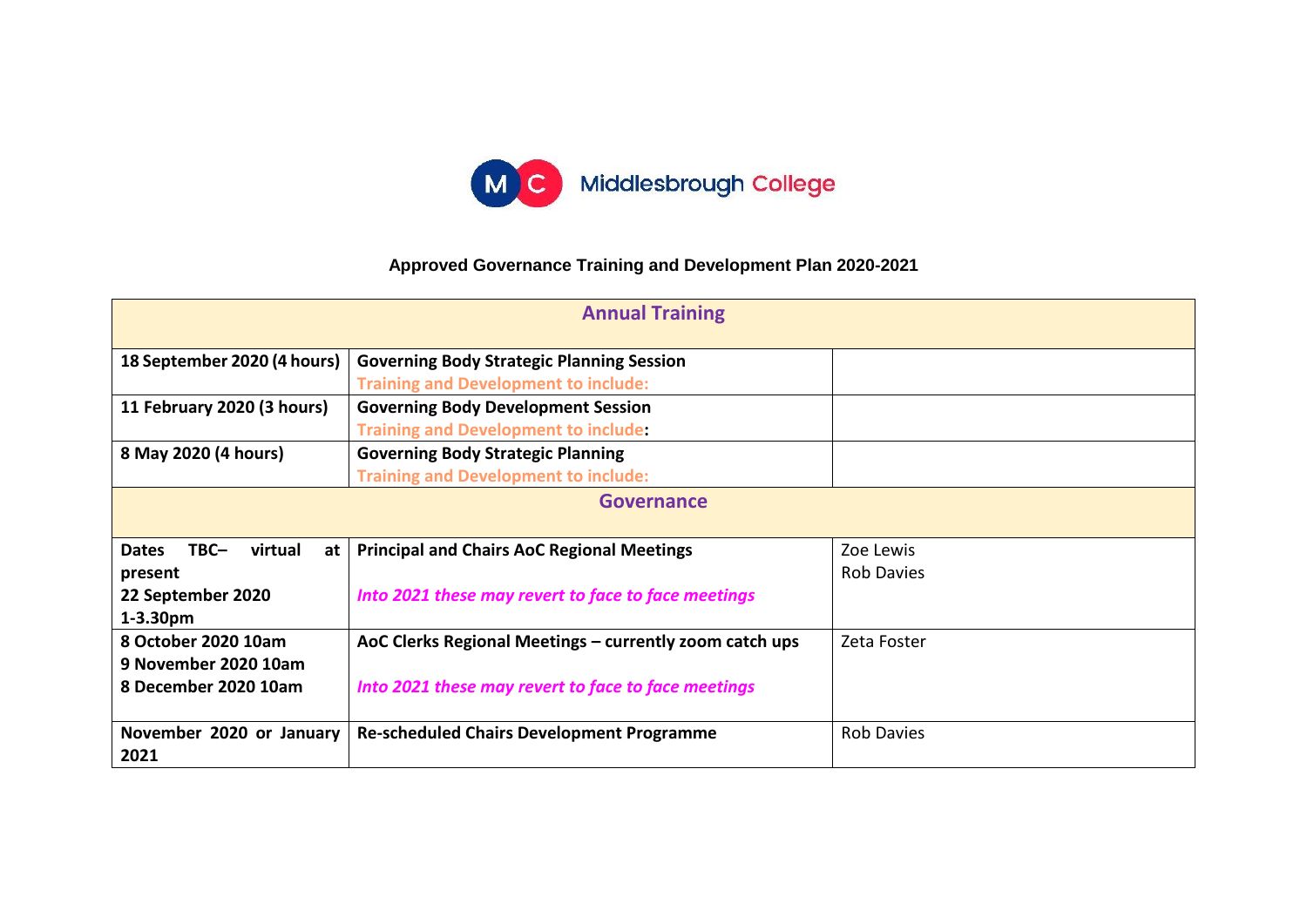| (Training Budget £750 - roll                                   |                                                                                         |                                                 |  |  |
|----------------------------------------------------------------|-----------------------------------------------------------------------------------------|-------------------------------------------------|--|--|
| over from last year)                                           |                                                                                         |                                                 |  |  |
| <b>27 January 2021</b>                                         | <b>AoC Governance Professionals Conference</b>                                          | Zeta Foster                                     |  |  |
| (Training Budget £500)                                         |                                                                                         |                                                 |  |  |
| Date TBC                                                       | <b>AoC Governance Summit</b>                                                            |                                                 |  |  |
| <b>Training Budget £500)</b>                                   |                                                                                         |                                                 |  |  |
| 8 and 9 February 2021 (2                                       | AoC Annual Conference (usually held in November)                                        | Zoe Lewis                                       |  |  |
| days)                                                          |                                                                                         | <b>Governor representative to be determined</b> |  |  |
| <b>(Training Budget £500)</b>                                  |                                                                                         |                                                 |  |  |
|                                                                | <b>Induction and Buddy</b>                                                              |                                                 |  |  |
|                                                                |                                                                                         |                                                 |  |  |
|                                                                | Initial standard induction processes and information to be completed by:                |                                                 |  |  |
| <b>Mandatory Online Induction Training to be completed by:</b> |                                                                                         |                                                 |  |  |
|                                                                | Including: New Starters; Equality and Diversity; Safeguarding Refresher; Prevent Online |                                                 |  |  |
| Date to be confirmed                                           | <b>AoC Induction Training</b>                                                           |                                                 |  |  |
| <b>Buddy system in place for</b>                               |                                                                                         |                                                 |  |  |
| <b>Individual Training</b>                                     |                                                                                         |                                                 |  |  |
| <b>SARs Process - Autumn Term 2020</b>                         |                                                                                         |                                                 |  |  |
| Wednesday<br>21<br>October                                     | <b>SARs Meetings</b>                                                                    | Governors to be determined - minimum of 2       |  |  |
| 2020                                                           |                                                                                         |                                                 |  |  |
| Thursday 22 October 2020                                       | <b>SARs Meetings</b>                                                                    | $\boldsymbol{u}$                                |  |  |
|                                                                |                                                                                         |                                                 |  |  |

|                                       | <b>Mandatory/Refresher Training</b> |                                    |
|---------------------------------------|-------------------------------------|------------------------------------|
| Dates/arrangements to be<br>confirmed | <b>Equality and Diversity</b>       | All governors and external members |